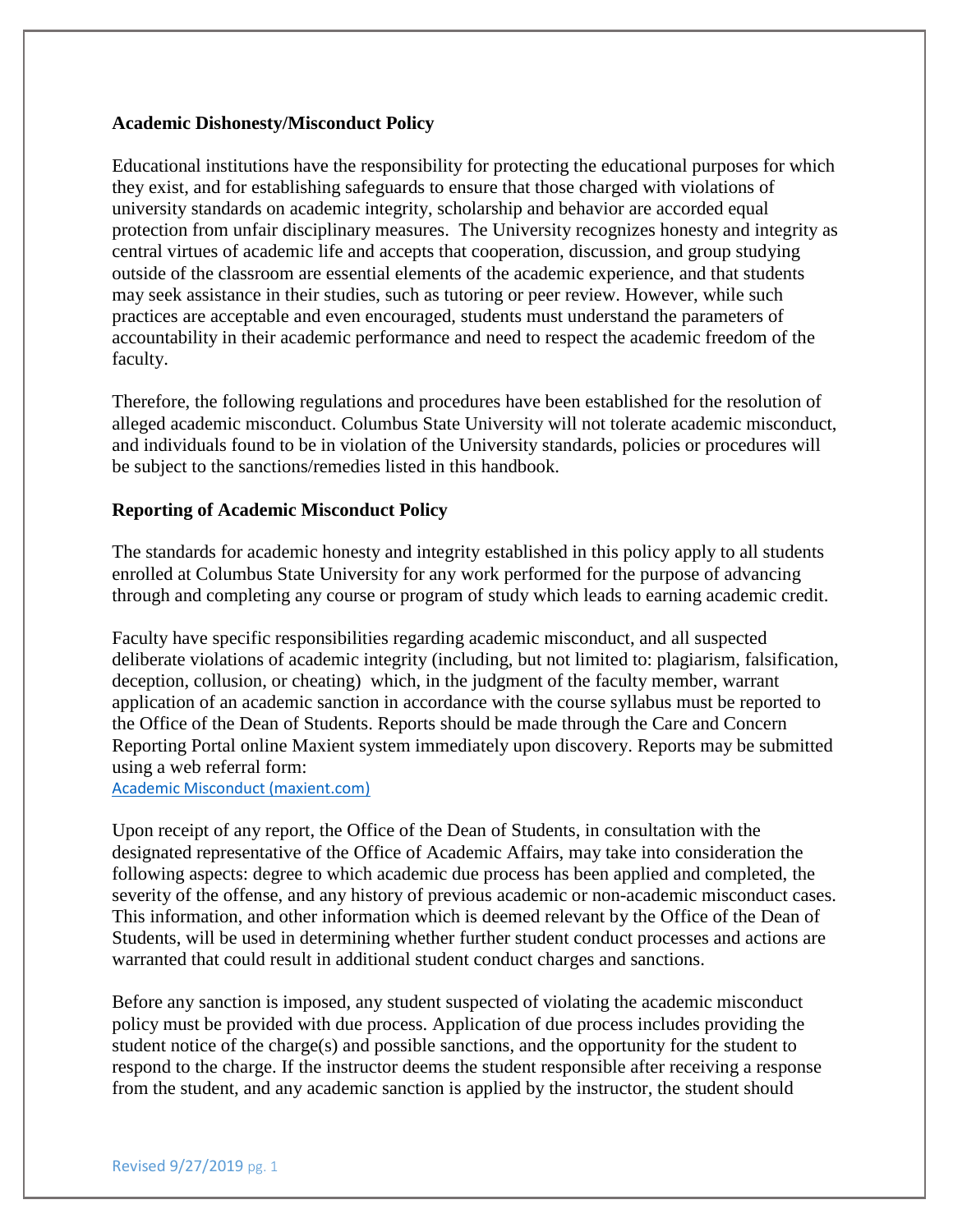receive written notification and be informed that the decision can be appealed to the department chair (or college dean if the instructor is the department chair).

# **Academic Misconduct Regulations**

The following regulations are published in the interest of protecting the equity and the validity of the student's grades and degrees, and in order to assist the student in developing standards and attitudes appropriate to academic life:

- 1. During examinations no student shall use materials not authorized by the instructor.
- 2. No student or other person shall obtain and furnish to any other student materials which can be shown to contain the questions or answers to any examination scheduled to be given at any date in any course offered by the university.
- 3. No student shall knowingly receive and use materials, which can be shown to contain the questions, or answers to any examination scheduled to be given at any date in any course offered by the university.
- 4. No student shall receive or give assistance in preparation of any assignment, essay, laboratory report or examination to be submitted as a requirement for any academic course in such a way that the submitted work can no longer be considered the personal effort of the student submitting the work. In the case of tutoring, peer review and similar instances of assistance, a special effort must be made to retain this distinction and the integrity of the student's personal performance.
- 5. In some cases, tutoring may border on academic irregularity; in the case of course requirements for a grade, it is the student's responsibility to clarify the instructor's policy. If the student is uncertain as to the direction of the instructor, it is the student's responsibility to seek clarification from the instructor.
- 6. Plagiarism is prohibited. Themes, essays, term papers, tests, and other requirements for a grade, must be the work of the student submitting them. When direct quotations are used, they must be indicated, and when the ideas of another are incorporated in the paper, they must be appropriately acknowledged. Term papers, reports, reviews, or other assignments may not be purchased, or otherwise obtained from others, for submission in lieu of the student's own efforts.
- 7. Any person taking, or attempting to take, steal or otherwise procure in any unauthorized manner any material pertaining to the conduct of a class, including tests, examinations, laboratory equipment, roll books, etc., shall be in violation of these regulations.

# **Academic Misconduct Sanctions**

After application of due process rights, the possible course-related sanctions for students found responsible for academic misconduct may include: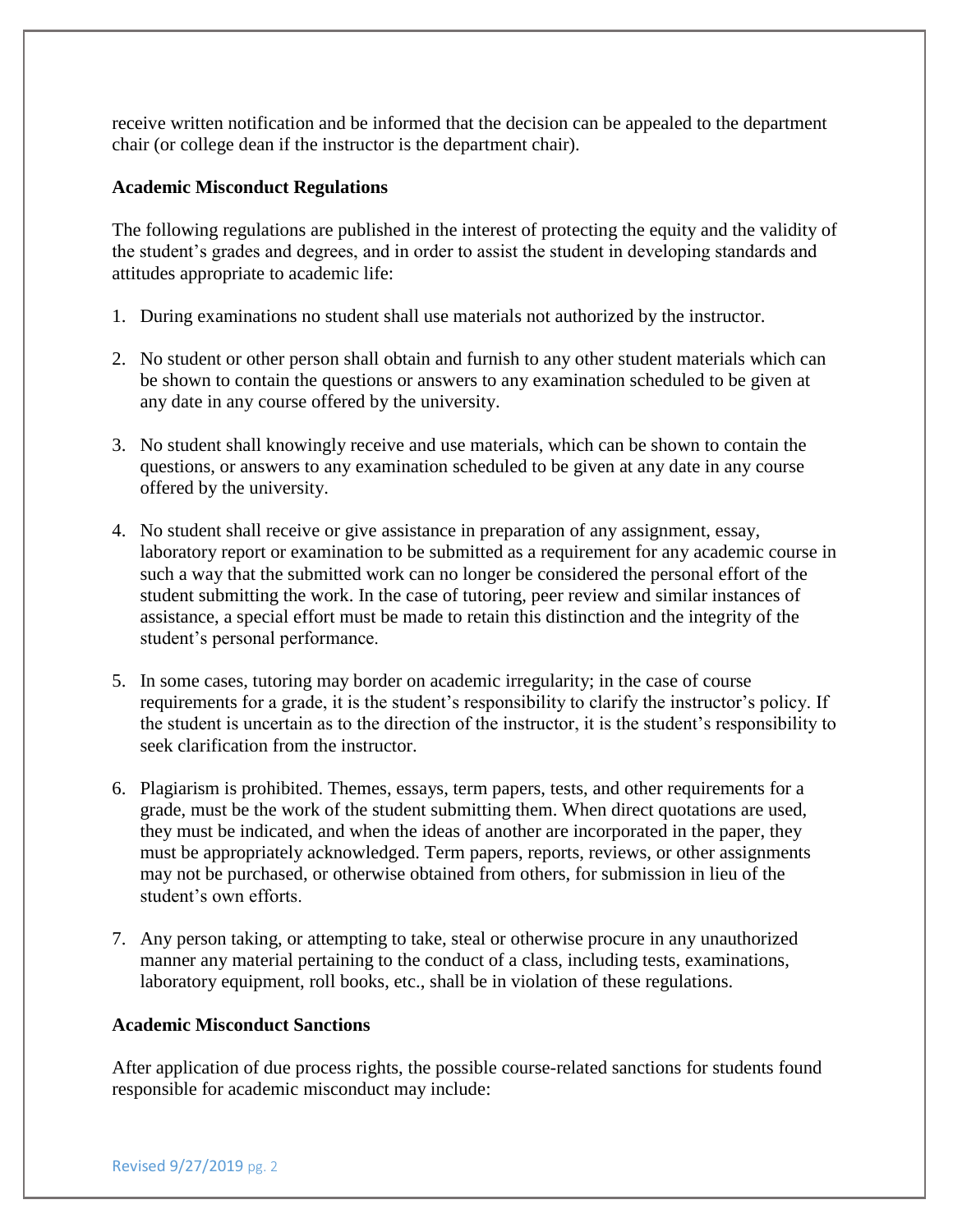- 1. Reduction of grades assigned to the student by the instructor for an assignment and/or the course in accordance with the syllabus.
- 2. A written reprimand and/or case management with the Office of the Academic Affairs or the responsible academic college of the University.
- 3. Removal from a course or program if in accordance with the policies of the department, program, and University.

# **Student Conduct Sanctions**

The Office of the Dean of Students, in consultation with the designated Academic Affairs representative, may deem the violation of academic misconduct sufficiently severe in and of itself, or when considered along with any other previous or concurrent violations of the student conduct code, such that additional student conduct processes are initiated and completed.

Possible sanctions resulting from the student conduct process, and after application of due process rights under the student conduct code, may include:

- 1. Student conduct probation for a specified period of time.
- 2. Case management applied by the Office of the Dean of Students which may include regular, scheduled meetings with the Office of the Dean of Students or referral to other designated departments or outside agencies, programs, or individuals as deemed appropriate by University officials.
- 3. Suspension from University enrollment for a specified period of time.
- 4. Permanent expulsion from the University.

### **Academic Appeal Procedures**

There are three processes for academic appeals depending on what is being appealed and when the appeal is occurring: Academic Appeal, Academic Standards Appeal and Ecore Appeal. For more help with Academic Appeals and Academic Standards Appeals and links to related documents, you should visit:

### [https://aa.columbusstate.edu/appeals/Complaint\\_Appeal.php. 1.](https://aa.columbusstate.edu/appeals/Complaint_Appeal.php.%201)

# *Academic Appeal*

This kind of appeal involves matters internal to a course, to include perceptions of unfair or inaccurate grades, failure of the teacher to follow policy, and so on. Matters possibly involving discrimination against protected classes will be promptly forwarded to the university's Affirmative Action Officer for handling. The academic appeal process is intended to resolve academic or related differences concerning academic fairness which may arise between a student and a faculty member within a particular course during a single semester/term.

The student should use this process to: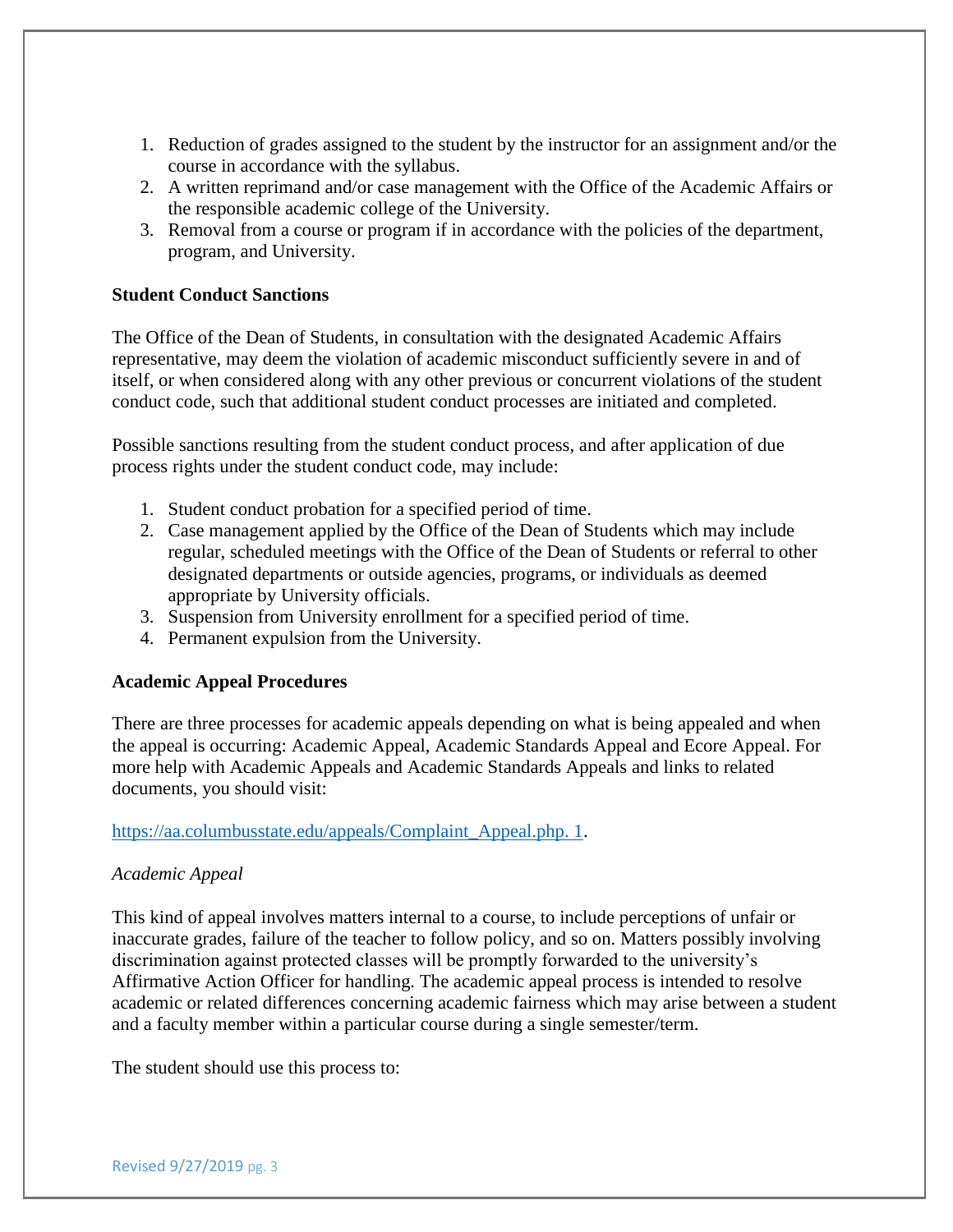### A. Appeal a course grade;

- B. Exercise student rights as defined in the course syllabus, the CSU Student Handbook, university policy, or policies of the University System of Georgia;
- C. Refute academic dishonesty charges;
- D. Compel a faculty member to fulfill instructional responsibilities as defined in the CSU Faculty Handbook and published department or college policy; and/or
- E. Plead for a less severe penalty in case of an acknowledged incident of academic dishonesty. The student commences an appeal by completing the Academic Appeal Form (available online or in hard copy from the department chair) and submitting it and appropriate supporting documentation to the chairperson who oversees the course involved in the appeal.

If the chairperson is unavailable within three university working days, or if the faculty member named in the appeal is a department chairperson, the appeal should go to the chairperson's academic dean for review. If a dean is the faculty member named in the appeal, the appeal should be submitted to the Office of the Provost for review. The appropriate recipient of the appeal is hereafter referred to as The Reviewer. Communications with the student will be sent via the student's CSU email address unless the student has submitted a written request for an alternative form of contact. Unless an extension is approved by the dean of the appropriate college or the Provost, the appeal should be submitted by the student not more than ten university working days after the start of the term immediately following the term in which the course was taken. Ordinarily, The Reviewer will acknowledge receipt of a written appeal and notify the faculty member of the appeal within three university working days of its receipt. The faculty member named in the appeal must provide a written response to the charges within ten university working days of the date on which the appeal was submitted. The Reviewer will ordinarily send a decision to the student not more than twenty university working days after the appeal was filed. When more time is required, The Reviewer will notify the principals within the 20- day deadline that an extension is required. Upon a request by the instructor named in the appeal, The Reviewer may suspend the process to allow time for the principals (student and faculty) to discuss the dispute or participate in mediation. The Reviewer may require the student and/or the faculty member to appear to discuss the case before rendering a decision. Either principal may also request a meeting with The Reviewer to discuss the appeal before a decision is reached. The Reviewer will write a decision that articulates the relevant facts of the case and the outcome. The document must include: Specific Charges, Findings of Fact, Conclusions, and Actions to Be Taken. Decisions made by the faculty and chair are limited to course specific outcomes.

If the reviewer finds in favor of the appeal they may recommend that all or some of the student's recommended remedies be granted. Copies of the appeal decision will be sent to the principals, the chairperson, the academic dean, and the Office of the Associate Provost for Faculty Affairs and Academic Innovation.